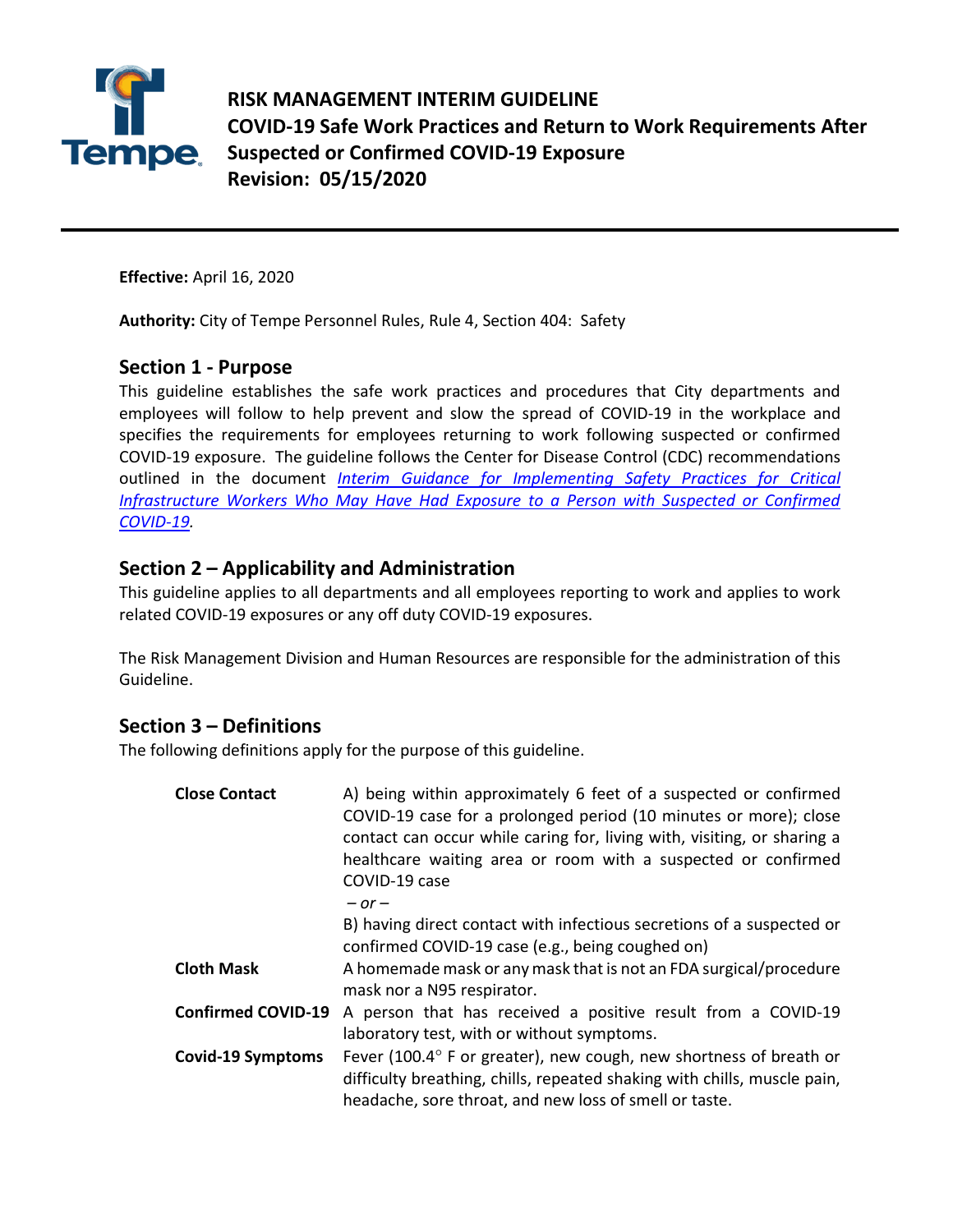| <b>Exposure</b>           | A) close contact with a confirmed COVID-19 case while not wearing<br>recommended personal protective equipment (PPE)<br>$-$ or-<br>B) close contact with an employee who becomes sick following |
|---------------------------|-------------------------------------------------------------------------------------------------------------------------------------------------------------------------------------------------|
|                           | exposure as defined in A above.                                                                                                                                                                 |
| <b>Facemask</b>           | FDA approved surgical mask (ties) or procedure mask (ear loops)                                                                                                                                 |
| <b>Potential Exposure</b> | Having household contact or close contact with an individual with<br>suspected COVID-19, including the 48-hour period before the<br>individual became symptomatic.                              |
| Self-monitoring           | Taking temperature and remaining alert for COVID-19 symptoms                                                                                                                                    |
| <b>Suspected COVID-19</b> | A person that has symptoms of COVID-19 but either has not been<br>tested or is awaiting test results. If test results are positive, a<br>suspected case becomes a confirmed case.               |

#### **Section 4 - Pre-Screening**

To ensure employees are provided a safe workplace and ensure continuity of City operations, preventive measures will be implemented to prevent and slow the spread of COVID-19 in the workplace. The CDC recommends measuring employee temperature and assessing for COVID-19 related symptoms prior to employees starting work. Prior to each work shift, employees will be asked the following Yes/No COVID-19 symptom related questions.

Since the last day you worked, have you developed any of the following COVID-19 symptoms *that are not related to known medical conditions such as allergies or asthma? (Answer Yes or No):* 

- Fever of 100.4°F or greater
- New cough
- New shortness of breath or difficulty breathing
- Chills
- Repeated shaking with chills
- Muscle pain
- Headache
- Sore throat
- New loss of smell or taste

If the employee answers "Yes" to a fever of 100.4°F or greater OR "Yes" to two or more symptoms, and the symptoms are not related to known medical conditions such as allergies or asthma, the employee shall be sent home. During the workday if an employee develops a fever of 100.4°F or greater **OR** develops two or more COVID-19 symptoms (not related to known medical conditions such as allergies or asthma), they shall be sent home immediately.

The Department shall provide the sick employee information about the Families First Coronavirus Response Act, which may be found on the BRIDGE and shall notify Risk Management and Human Resources about the sick employee.

Employees will remain off work until symptom free [per current CDC Guidelines.](https://www.cdc.gov/coronavirus/2019-ncov/if-you-are-sick/steps-when-sick.html)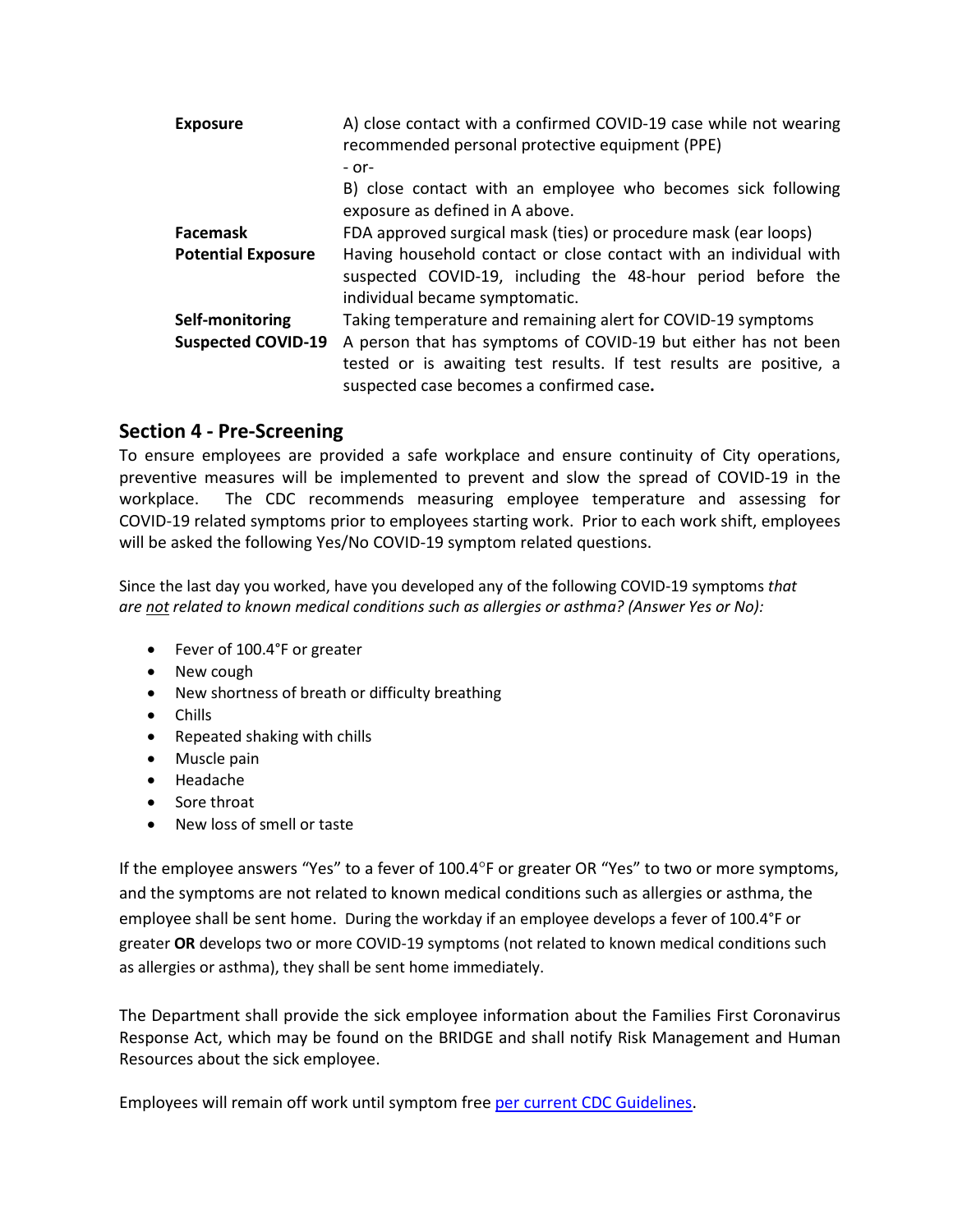## **Section 5 – Reporting COVID-19 Exposures**

All work related COVID-19 exposures will be reported to the Risk Manager 480-350-2904. Employees of the Police Department and Fire Medical Rescue Department will follow their department procedures for reporting workplace exposures.

Departments will notify the Risk Manager 480-350-2904 when the Department receives notification from an employee that the employee experienced an off-duty COVID-19 exposure.

#### **Section 6 – Working After Suspected or Confirmed COVID-19 Exposure**

Employees may be permitted to continue working following exposure or potential exposure to COVID-19 provided they remain asymptomatic. Employees who have had an exposure or potential exposure, but remain asymptomatic, should adhere to the following practices.

**Regular Self-Monitoring:** The employee shall follow the daily pre-screening process. If the employee doesn't have a temperature or symptoms, the employee shall continue to selfmonitor. The employee shall report to their supervisor the development of any symptoms.

**Wear a mask:** The employee should always wear a facemask while in the workplace for 14 days after last exposure. In the event facemasks are unavailable, the employee may wear a cloth mask.

**Social distancing:** The employee shall practice social distancing and maintain 6 feet separation from others as work duties permit.

**Clean and disinfect:** The Department shall ensure there is an increase in the frequency of cleaning of commonly touched surfaces and shared electronic equipment.

## **Section 7 – When a COVID-19 Exposed Employee Becomes Sick**

If the employee becomes symptomatic during the work shift, they should be sent home immediately. If the employee is at home, the employee shall be instructed to remain at home. The Department shall provide the sick employee information about the Families First Coronavirus Response Act, which may be found on the BRIDGE and shall notify the Risk Manager, Chris Hansen, and Human Resource Specialist, Heather Estrada about the symptomatic employee.

**Compile Contact Information:** Information on persons who had contact with the ill employee during the time the employee had symptoms, and 2 days prior to symptoms, should be compiled. Others not wearing personal protective equipment while in close contact with the employee during this time would be considered exposed. The Department will provide the list of those contacts to Human Resources and Risk Management.

**Clean and Disinfect workspaces:** Surfaces in the sick employee's workspace must be cleaned and disinfected. Contact Custodial Services to schedule cleaning of bathrooms and common areas of the facility.